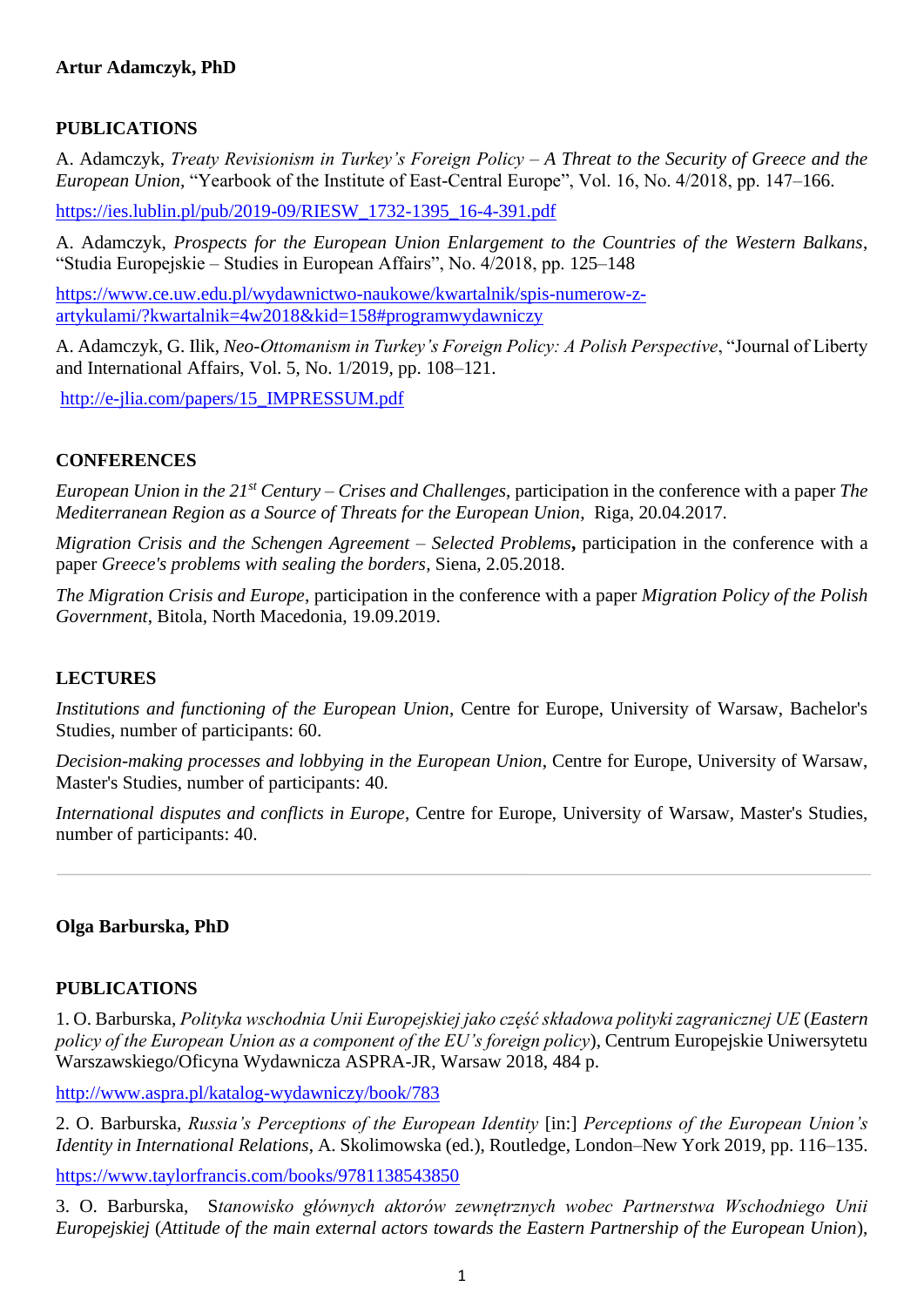"Rocznik Instytutu Europy Środkowo-Wschodniej", No. 17/2019, Issue 2: *10 lat Partnerstwa Wschodniego UE – perspektywa Polskii Europy Środkowej* (*10 years of the Eastern Partnership – Poland's and Eastern Europe's perspective*), J. Olchowski (ed.), pp. 155–169.

[https://ies.lublin.pl/pub/2020-02/RIESW\\_2019-2-06.pdf](https://ies.lublin.pl/pub/2020-02/RIESW_2019-2-06.pdf)

## **PROJECTS**

1. *Connecting the European Union of Shared Aims, Freedoms, Values and Responsibilities (EUSHARE)*, Jean Monnet "Support to Associations", ERASMUS+/PECSA, 1.09.2016–28.02.2020, project's coordinator: M. Pachocka Phd, Key Staff Member.

## **CONFERENCES**

1. *PECSA Roundtable Debate 2019 "Freedom, solidarity, democracy: the EU and its Member States in search for new integration code?"*, participation in an international conference with a paper, followed by its publication: *Europeanization as an instrument of the EU's foreign policy in the field of promotion of democracy,* Warsaw, 29.05.2019.

2. *PECSA Roundtable Debate 2018 "EU values and member states – between unity and diversity: migration context"*, participation in an international conference with a paper *The EU migrant crisis and finalité politique of the European Union*, Warsaw, 21.05.2018.

3. *Perceptions of the European Union in the International Relations*, participation in the international conference organized by the University of Cardinal Stefan Wyszyński with a paper, followed by its publication *The political and ideological basis of the Russian perception of the European Union,* Warsaw, 24.11.2017.

## **LECTURES**

1. *History of European integration*, Centre for Europe, University of Warsaw, Bachelor's Studies, number of participants: 76.

2. *Foreign policies of the European states*, Centre for Europe, University of Warsaw, Master's Studies, number of participants: 24.

3. *Eastern policy of the European Union*, Centre for Europe, University of Warsaw, Master's Studies, number of participants: 15.

## **Aleksandra Borowicz, PhD**

## **PUBLICATIONS**

1. A. Borowicz, *Przyszłość polityki społecznej Unii Europejskiej* (*The future of social policy in European Union*) [in:] *Europa w obliczu aktualnych wyzwań* (*Europe in the context of current challenges*), A. Borowicz, A. Stępniak (eds.), Wydawnictwo Uniwersytetu Gdańskiego, Gdańsk 2016, ISBN 978-83-7865-515-2, pp. 200–213.

2. A. Borowicz, M. Pachocka, *Cross-border cooperation projects under INTERREG in the EU15 Member States in 2000–2020*, "Eurolimes", No. 27–28/2019, pp. 65–83.

<https://www.ceeol.com/search/article-detail?id=827543>

3. A. Borowicz, *The European migration crisis* – *economic and political factors and challenges for the future*, "European Integration Studies", No. 11/2017, pp. 89–97.

[DOI:10.5755/j01.eis.0.11.18958](http://dx.doi.org/10.5755/j01.eis.0.11.18958)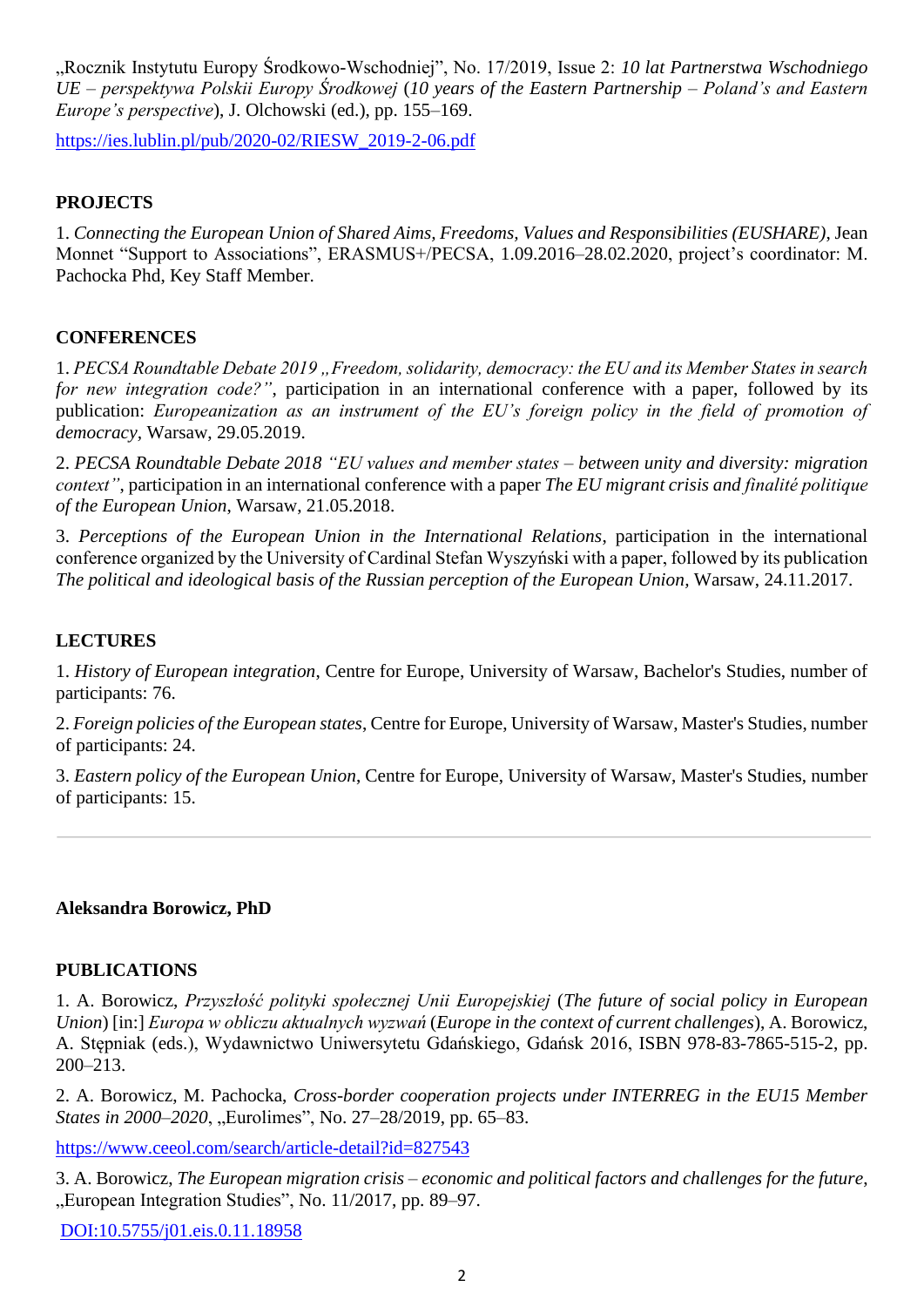### **PROJECTS**

1. *Connecting the European Union of Shared Aims, Freedoms, Values and Responsibilities (EUSHARE)*, Jean Monnet "Support to Associations", ERASMUS+/PECSA, 1.09.2016–28.02.2020, project's coordinator M. Pachocka PhD, executive.

2. *L'Académie du Jeune Européen 2*, Jean Monnet "Policy Debate with academic world", ERASMUS+/PECSA, WSE, 1.09.2016–28.02.2018, project's coordinator A. Szczerba-Zawada PhD, executive.

#### **CONFERENCES**

1.*15th International Conference on European Processes*, "The future of European Union international roles: political, economic and social challenges", participation in an international conference with a paper, followed by its publication: *The European migration crisis – ECONOMIC AND POLITICAL Factors and CHALLENGES FOR THE FUTURE,* Kaunas, Technology University, 8.04.2017.

[https://shmmf.ktu.edu/events/icep-2017-15th-international-conference-on-european-processes-the-future-of](https://shmmf.ktu.edu/events/icep-2017-15th-international-conference-on-european-processes-the-future-of-european-union-international-role-political-economic-and-social-challenges/)[european-union-international-role-political-economic-and-social-challenges/](https://shmmf.ktu.edu/events/icep-2017-15th-international-conference-on-european-processes-the-future-of-european-union-international-role-political-economic-and-social-challenges/)

2. *Connecting the European Union of Shared Aims, Freedoms, Values and Responsibilities*, participation in an international conference with a paper, followed by its publication: *FDI screening system in the EU – overlapping competences or mutual support between Member States and EU institutions?*, Warsaw, 5.12. 2019.

<http://www.pecsa.edu.pl/konferencje>

3. *Unia Europejska w obliczu strategicznych wyzwań "Quo vadis, Europo? O przyszłości UE z różnych perspektyw"* (*European Union facing the strategic challenges "Quo vadis Europe? About the EU future from different perspectives*), participation in an international conference with a paper *Doświadczenia krajów Europy Środkowej i Wschodniej w zakresie euro* (*Experiences of Central and Eastern European countries in the field of the euro*), Poznań, 28.10.2016.

[http://euro.ue.poznan.pl/pl/content/unia-europejska-w-obliczu-strategicznych-wyzwa%C5%84-](http://euro.ue.poznan.pl/pl/content/unia-europejska-w-obliczu-strategicznych-wyzwa%C5%84-%E2%80%9Equo-vadis-europo-o-przysz%C5%82o%C5%9Bci-ue-z-r%C3%B3%C5%BCnych) [%E2%80%9Equo-vadis-europo-o-przysz%C5%82o%C5%9Bci-ue-z-r%C3%B3%C5%BCnych](http://euro.ue.poznan.pl/pl/content/unia-europejska-w-obliczu-strategicznych-wyzwa%C5%84-%E2%80%9Equo-vadis-europo-o-przysz%C5%82o%C5%9Bci-ue-z-r%C3%B3%C5%BCnych)

## **LECTURES**

1. *External relations of European Union*, Kaunas University of Technology, Bachelor's Studies, number of participants: 10.

2. *Institutions of European Union*, Faculty of Economics, University of Gdańsk, Bachelor's Studies, number of participants: 12.

3. *Law and organization system of the European Union*, Faculty of Economics, University of Gdańsk, Bachelor's Studies, number of participants: 12.

#### **OTHER ACTIVITIES**

1. Organization and support of Day of Europe conference and knowledge contest for pupils from pomorskie voivodeship in 2016, 2017, 2018, 2019. In each edition of the Day of Europe took part ca. 300 pupils, 100 students and many local representatives of business, science and administration. In 2016 the conference "Poland in EU – Europe facing the most current challenges" the President of Poland in 1995–2005 Aleksander Kwaśniewski, MEP Jarosław Wałęsa took part. The conference which was organized in 2017 with participation of President Lech Wałęsa, MEP Jarosław Wałęsa, prof. dr hab. Andrzej Stępniak, dr hab. Stanisław Umiński, prof. nadzw., prof. dr hab. Anna Zielińska-Głębocka oraz prof. dr hab. Zdzisław Brodecki. In 2018 a honorable guest was President Bronisław Komorowski. In 2019 in the conference took part: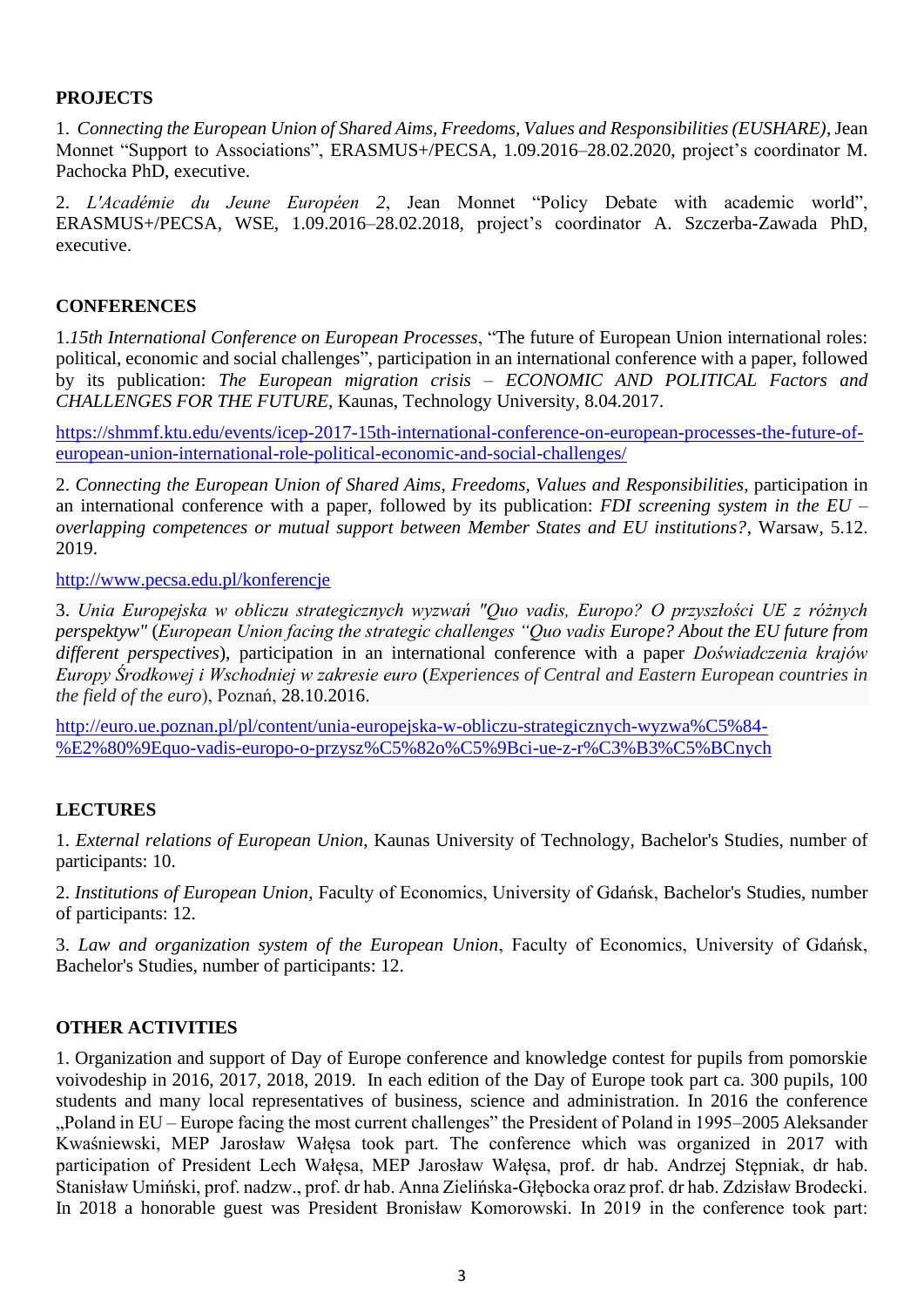Małgorzata Kidawa – Błońska the Marshall of Parliament and prof. Witold Orłowskidistinguished economist and Rector of Vistula University.

More information: [http://ekonom.ug.edu.pl/web/obie/index.html?lang=pl&ao=obchody\\_dnia\\_europy\\_2019](http://ekonom.ug.edu.pl/web/obie/index.html?lang=pl&ao=obchody_dnia_europy_2019)

# **Małgorzata Dziembała, Associate Professor**

# **PUBLICATIONS**

1. T. Sporek, M. Dziembała, J. Kos-Łabędowicz, *Międzynarodowa konkurencyjność gospodarek USA, Chin i Unii Europejskiej w okresie 2006*–*2016* (*International competitivenes of US, China and EU in 2006–2016*) [in:] *Innowacyjna gospodarka, innowacyjne organizacje, innowacyjni ludzie* (*Innovative economy, innovative organisation, innovative people*), C. M. Olszak, G. Głód (eds.), Publisher: UE Katowice, Katowice 2018, pp. 215–237. ISBN 978-83-78-75-449-7; e-ISBN 978-83-7875-450-3.

2. M. Dziembała, *Wspieranie innowacji społecznych na rzecz zapewnienia spójności – doświadczenia wybranych krajów* (*Supporting social innovations – to achieve cohesion*), "Nierówności Społeczne a Wzrost Gospodarczy", No. 55(3/2018), pp. 149–160. DOI: 10.15584/nsawg.2018.3.9, ISSN 1890-5084.

3. M. Dziembała, *Wymierny rezultat europejskiej solidarności – fundusze Unii Europejskiej* (*Mesearable result of the European solidarity – European Union Funds*) [in:] Unia Europejska. Istota, szanse, wyzwania (*European Union. Essence, chances, challenges*), E. Latoszek, M. Proczek, A. Szczerba-Zawada, A. Masłoń-Oracz, K. Zajączkowski (eds.), CeDeWu, Warsaw 2018, pp. 259–281. ISBN 978-7556-928-5.

[http://www.pecsa.edu.pl/sites/default/files/docs/AME2\\_ksiazka.pdf](http://www.pecsa.edu.pl/sites/default/files/docs/AME2_ksiazka.pdf)

# **PROJECTS**

1. *Connecting the European Union of Shared Aims, Freedoms, Values and Responsibilities (EUSHARE)*, Jean Monnet "Support to Associations", ERASMUS+/PECSA, 1.09.2016–28.02.2020, project's coordinator M. Pachocka PhD, executive.

# **CONFERENCES**

1. *Social cohesion of Polish regions in the light of the EU Membership, 4th International Scientific Conference on European Integration 2018*, organiser: VSB – Technical University of Ostrava, Faculty of Economics, Department of European Integration, presentation of the paper during international scientific conference, Ostrava, 17–18.05.2018.

2. *European identity and Multispeed Europe from Polish and Czech Perspectives*, presentation of the paper during international scientific conference, University of Warsaw, Warsaw, 4.10.2018.

3. *3rd EUMIGRO conference "Migration and integration in the European Union – facts, figures, challenges and policy responses",* presentation of the paper during international scientific conference, Warsaw School of Economics, Warsaw, 26.03.2019.

# **LECTURES**

1. *Doing business in the European Union – a challenge for entrepreneurs,* lectures delivered within the Erasmus+ KA107, UT Dallas, USA, 23*–*27.04.2018, number of participants: 30.

2. Lectures delivered within the Erasmus+ during the 9th International Week 2018: Technical University of Ostrava, Faculty of Economics, Ostrava, 8*–*11.10.2018, number of participants: 15.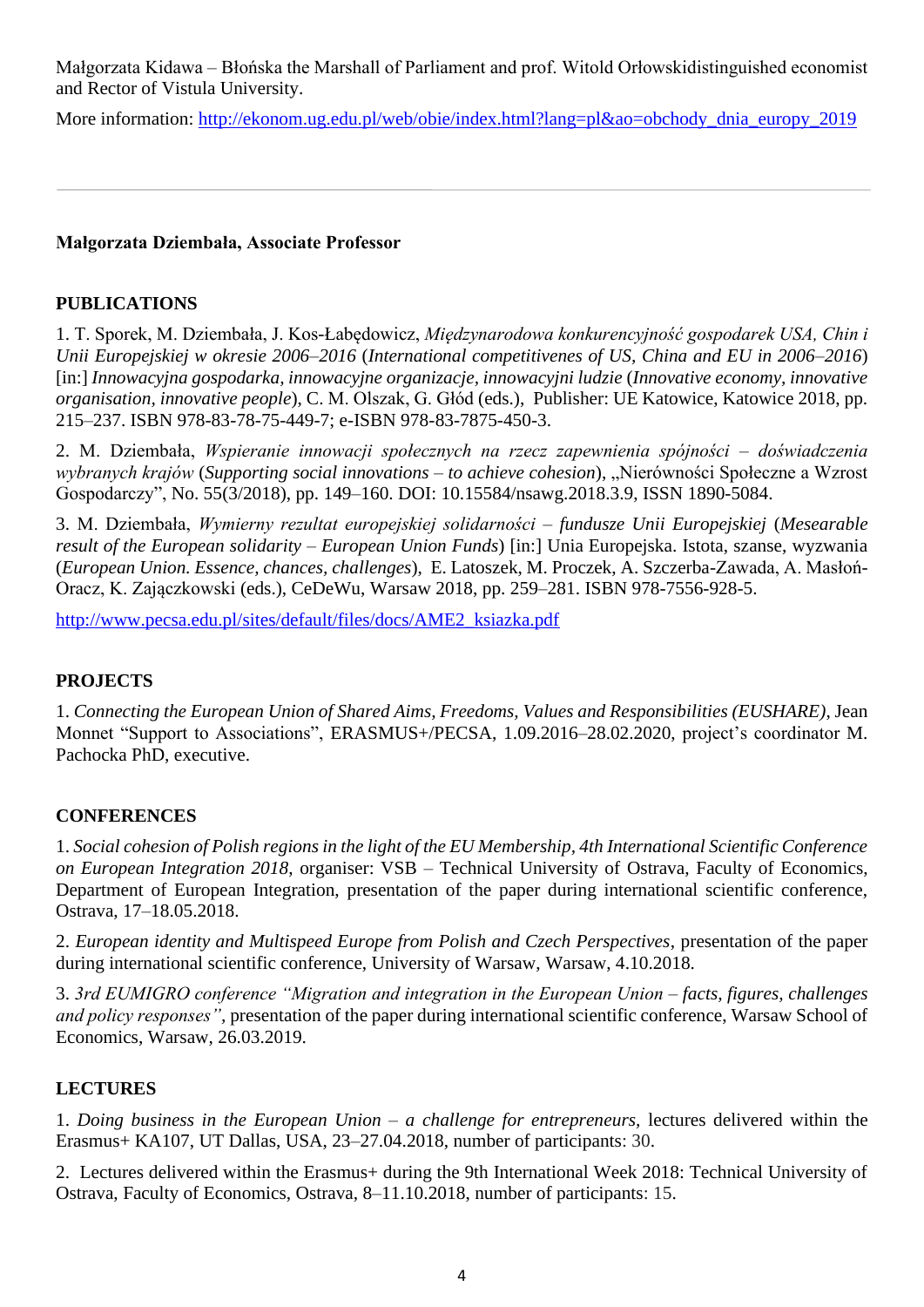3. *Young entrepreneurs in the EU; Migration and integration: looking for the solution*, lectures delivered within the project: Akademia Młodego Europejczyka 2 (AME2) – project of the Polis Association of the European Communities co-financed from Erasmus+ within the Jean Monnet Activities in Zespół Szkół Technicznych in Lubsko, 12.06.2018, number of participants: 30.

## **Agnieszka Kłos, PhD**

#### **PUBLICATIONS**

1. A. Kłos, *Barriers to the implementation of financial instruments under cohesion policy,* "Yearbook of the Institute of East-Central Europe", Vol. 16 (3)/2018 *Central Europe's economy: trends, issues, policies*, pp. 93–115.

[https://ies.lublin.pl/pub/2019-09/RIESW\\_1732-1395\\_16-3-411.pdf](https://ies.lublin.pl/pub/2019-09/RIESW_1732-1395_16-3-411.pdf)

2. A. Kłos, *Development of the Lower Silesia region on the example of implementation of cross-border cooperation programs between Poland and Saxony2007*–*2013*, "Eurolimes", No. 27–28/2019, pp. 87–97, ISSN: 2247-8450.

<https://www.ceeol.com/search/article-detail?id=827547>

3. A. Kłos, *Rola budżetu Unii Europejskiej w finansowaniu procesu integracji europejskiej* (*The role of the European Union budget in financing the process of European integration*) [in:] *Unia Europejska. Istota, szanse i wyzwania* (*The European Union. Essence, opportunities and challenges*), E. Latoszek, M. Proczek, A. Szczerba-Zawada, A. Masłoń-Oracz, K. Zajączkowski (eds.), CeDeWu, Warsaw 2018, pp.183–197.

[http://www.pecsa.edu.pl/sites/default/files/docs/AME2\\_ksiazka.pdf](http://www.pecsa.edu.pl/sites/default/files/docs/AME2_ksiazka.pdf)

## **PROJECTS**

*Deepening Understanding, Information and Communication of the European Union in the Eastern Partnership*, Erasmus+, Jean Monnet Activities/Asociatia Obsteasca E-Institut, ECSA-Moldova, 2015–2018, performer.

*Connecting the European Union of Shared Aimes, Freedoms,Values and Responsibilities* (EUSHARE), Erasmus+, Jean Monnet Activities/PECSA, 1.09.2016–28.02.2020, project coordinator M. Pachocka PhD, expert.

*Boosting Local Economic Growth in Border Regions in the Process of EU Integration: Best Practices of Eastern Partnership (EaP) Countries* (BLEGEEC), Erasmus+, Jean Monnet Activities/Dolishniy Institute of Regional Research of NAS of Ukraine, 2018–2021, performer.

#### **CONFERENCES**

1. *Cross-border Cooperation in EU Member States: Theoretical Studies and Best Practices*, conference organized by University of Oradea Faculty of History, International Relation, Political Sciences and Communication Sciences The Institute for Euroregional Studies Institute of Regional Research M. I. Dolishnyj of National Academy of Science of Ukraine, participation in an international conference with a paper *The development of the Lower Silesia region on the example of the implementation of cross-border cooperation programme between Poland and Saxony 2007*–*2013,*Oradea, 07–09.05.2019.

2. *EU Association Agreements with Georgia, Moldova and Ukraine: through Cooperation towards Integration*, conference organized by Asociatia Obsteasca E-Institut (ECSA-Moldova), European Union Studies Association (ECSA-Georgia), New Vision University in Tbilisi, University of the Azores, University of Oradea, Warsaw School of Economics, Polish European Community Studies Association, Yuriy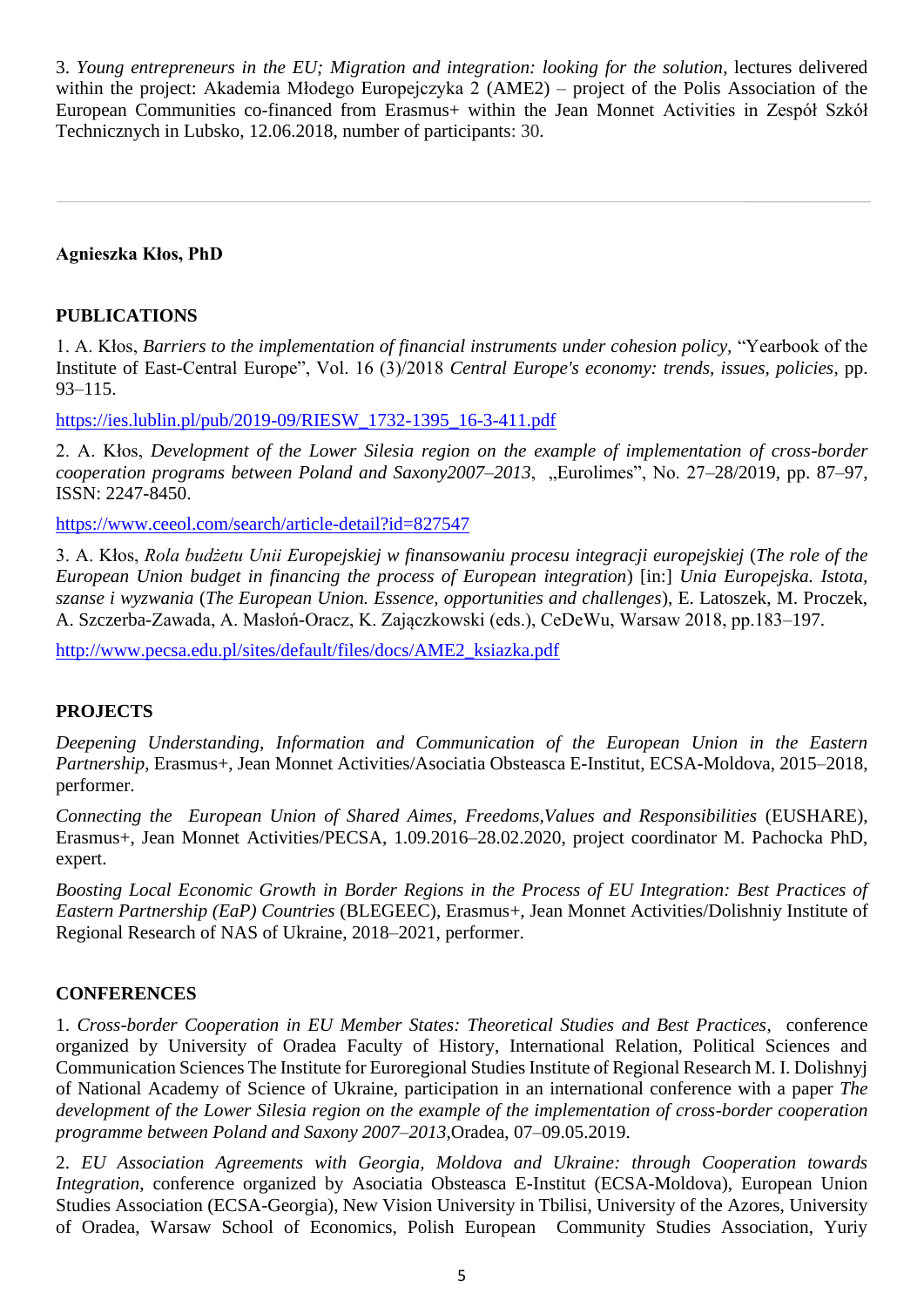Fedkovych Chernivtsi National University, participation in an international conference with a paper *European Union's Action for Sustainable Development*, Tbilisi, 26–28.04.2017.

3. *Poland and the EU in 2035*, conference organized by Europaeische Akademie Berlin e.V. and Institute of East-Central Europe, participation in the discussion, Berlin, 30.09.2017.

# **LECTURES**

1. *Public finances*, Warsaw School of Economics. Bachelor's Studies, number of participants: 60–70 per semester.

## **Professor Ewa Latoszek**

**Director of JM Chair & JM Centre of Excellence (CEWSE)**

# **PUBLICATIONS**

1. E. Latoszek, *Agenda na Rzecz Zrównoważonego Rozwoju 2030 i jej wpływ na wybrane polityki Unii Europejskiej* (*2030 Agenda for Sustainable Growth and it's influence on selected EU politics*), "Studia Europejskie", No. 3/2017, pp. 97–116.

<https://www.ce.uw.edu.pl/pliki/pw/3-2017-Latoszek.pdf>

2. E. Latoszek, A. Kłos, *European Union's Action for Sustainable Development* [in:] *Association Agreements with Georgia, Moldova and Ukraine: through cooperation towards integration*, C.E.P. Amaral, V. Cucerescu, G. Gabrichidze, I. Horga, A. Kruglashov, E. Latoszek, M. Pachocka, EU ECSA – Moldova, Chisinau-Tbilisi-Chernivtsi 2017, pp. 61–73.

3. E. Latoszek, M. Proczek, A. Szczerba-Zawada, A. Masłoń-Oracz, K. Zajączkowski (eds.), *Unia Europejska. Istota, szanse i wyzwania* (*The European Union. Essence, opportunities and challenges*), CeDeWu, Warsaw 2018, 358 p., ISBN 978-83-7556-928-5.

<http://www.pecsa.edu.pl/publikacje>

# **PROJECTS**

1. *Boosting Local Economic Growth in Border Regions in the Process of EU Integration: Best Practices of Eastern Partnership (EaP) Countries (BLEGEEC)*, Erasmus+, Jean Monnet Activities/Dolishniy Institute of Regional Research of NAS of Ukraine, 2018–2021, Key Staff member, executive.

2. *ECSA* – *World 2.0*, Erasmus+, JM Network, Jean Monnet Activities/ECSA, 2017–2020, Key Staff member, executive.

3. *Renewal versus Global Disruption – Asia's Expectations of the EU/EXPECT*, JM Network, Jean Monnet Activities/National Centre for Research on Europe, University of Canterbury, New Zealand, 2019–2022, Key Staff member, executive.

# **CONFERENCES**

1. *ERA-in Action Workshop: Horizon 2020 interim evaluation*, IGLO- Informal Group of RDT LIAISON Offices, moderator, Brussels, 11.11.2017.

2.*The European Union and the Eastern Partnership: security challenges*, The Member of Scientific Council, moderator and panelist, Chisinau, 26–27.04.2018.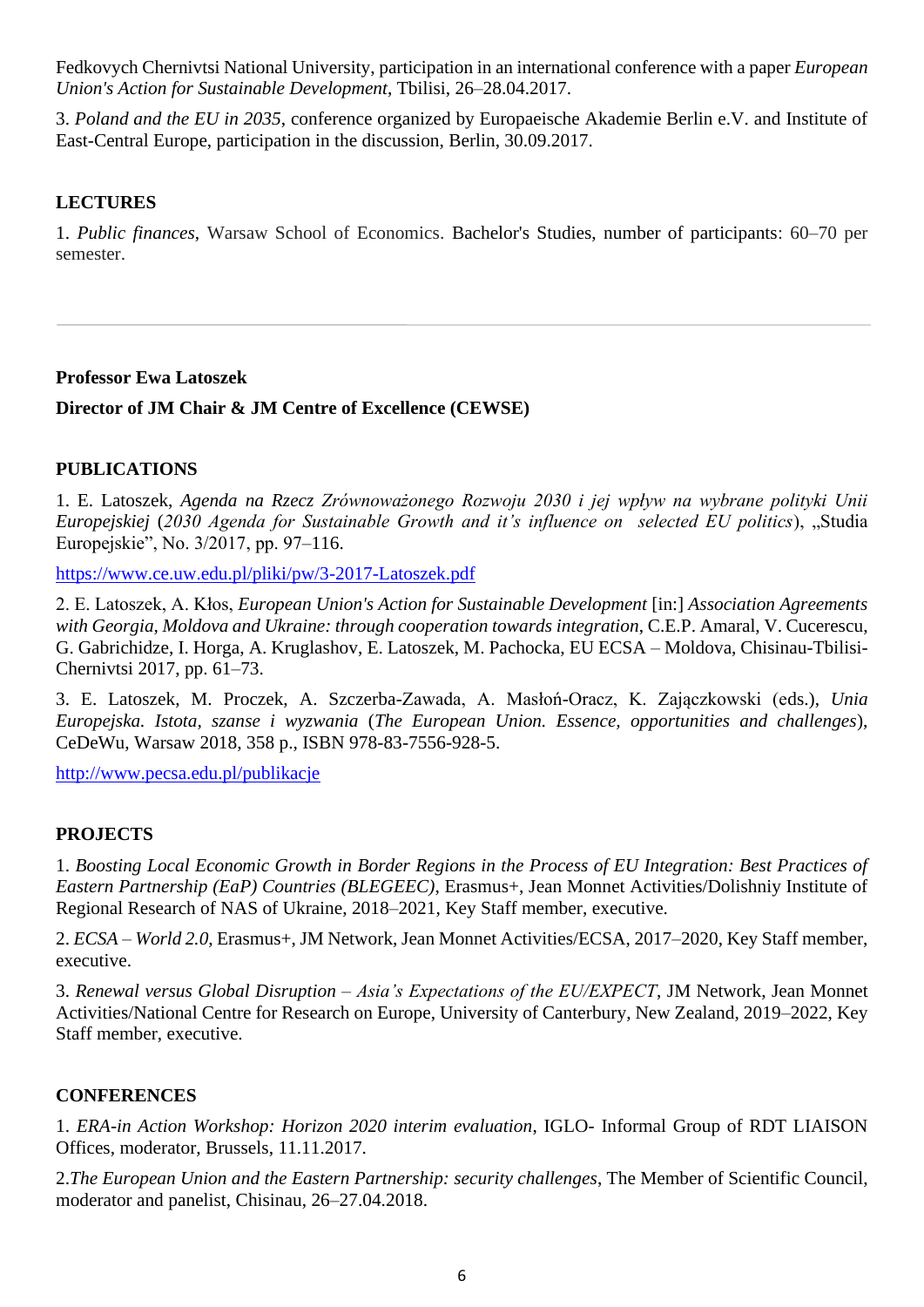3. *16th EUSA Biennale Conference*, European Union Studies Association, speaker, Denver, USA, 09– 11.05.2019.

# **LECTURES**

1. *Integracja europejska (European Integration)*, Warsaw School of Economics, Bachelor's Studies, number of participants: 40–60 per semester.

2. *Economics of European Integration*, University of Canterbury, New Zealand, January 2019, Bachelor's Studies, number of participants: 20–30.

3. *Ekonomia rozwoju (Development Economy),* Warsaw School of Economics, Master's Studies, number of participants:70–80 (winter semester).

## **Anna Masłoń-Oracz, PhD**

## **PUBLICATIONS**

1. A. Masłoń-Oracz., J. Mutale, *Socio-Economic Perspective on Women on Boards: An African Perspective*  [in:] *[Women in Corporate boards](https://www.academia.edu/37568134/_Unia_Europejska_istota_szanse_wyzwania_red._E._Latoszek_M._Proczek_A._Szczerba-Zawada_A._Mas%C5%82o%C5%84-Oracz_K._Zaj%C4%85czkowski)*, M. Aluchna (ed.), Routladge, London 2018, pp. 117–130.

<http://www.afroeu.eu/sites/afroeu.eu/files/Women%20on%20Corporate%20Boards.pdf>

2. A. Masłoń-Oracz, A. Balkiewicz-Żerek, *Global Value Chain of Clusters enhancing EU competitiveness*, "Studia Europejskie", 4/2018, pp.213–223.

[http://www.afroeu.eu/sites/afroeu.eu/files/Global%20Value%20Chain%20of%20Clusters%20Enhancing%2](http://www.afroeu.eu/sites/afroeu.eu/files/Global%20Value%20Chain%20of%20Clusters%20Enhancing%20EU%20Competitiveness.pdf) [0EU%20Competitiveness.pdf](http://www.afroeu.eu/sites/afroeu.eu/files/Global%20Value%20Chain%20of%20Clusters%20Enhancing%20EU%20Competitiveness.pdf)

3. A. Masłoń-Oracz, I. Janczyk, *From the hopeless continent towards the rising star. The perceptions of the European Union by African elites* [in:] *Perceptions of the European Union's identity in the International Relations*, A. Skolimowska (ed.), Routladge, London 2018, pp.136–148.

[http://www.afroeu.eu/sites/afroeu.eu/files/From%20the%20hopeless%20continent%20towards%20the%20ri](http://www.afroeu.eu/sites/afroeu.eu/files/From%20the%20hopeless%20continent%20towards%20the%20rising%20star%20the%20perceptions%20of%20the%20European%20Union%20by%20African%20elites.pdf) [sing%20star%20the%20perceptions%20of%20the%20European%20Union%20by%20African%20elites.pdf](http://www.afroeu.eu/sites/afroeu.eu/files/From%20the%20hopeless%20continent%20towards%20the%20rising%20star%20the%20perceptions%20of%20the%20European%20Union%20by%20African%20elites.pdf)

## **PROJECTS**

1. *Jean Monnet Module on the European Union and the Contemporary Sub-Saharan Africa – an Interdisciplinary Approach – Smart* Specialisation – EU Africa/AFROEU, Jean Monnet Program Erasmus+/WSE, 1.09.2018–31.08.2021, coordinator.

2. *Connecting the European Union of Shared Aims, Freedoms, Values and Responsibilities (EUSHARE)*, Jean Monnet "Support to Associations", ERASMUS+/PECSA, 1.09.2016–28.02.2020, vice-Coordinator.

3. *L'Académie du Jeune Européen 2*, Jean Monnet "Policy Debate with academicworld", ERASMUS+/PECSA, 1.09.2016–28.02.2018, vice-Coordinator.

## **CONFERENCES**

1. *The European Union, the East African Community, and the Continental Integration of Africa – Potential and Challenges*, Speaker/Participant, Butare (Rwanda), 27*–*28.08.2018.

2. *The importance of social entrepreneurship for rural women* United Nations, CSW62, Speaker/Participant, New York, 12*–*16.03.2018.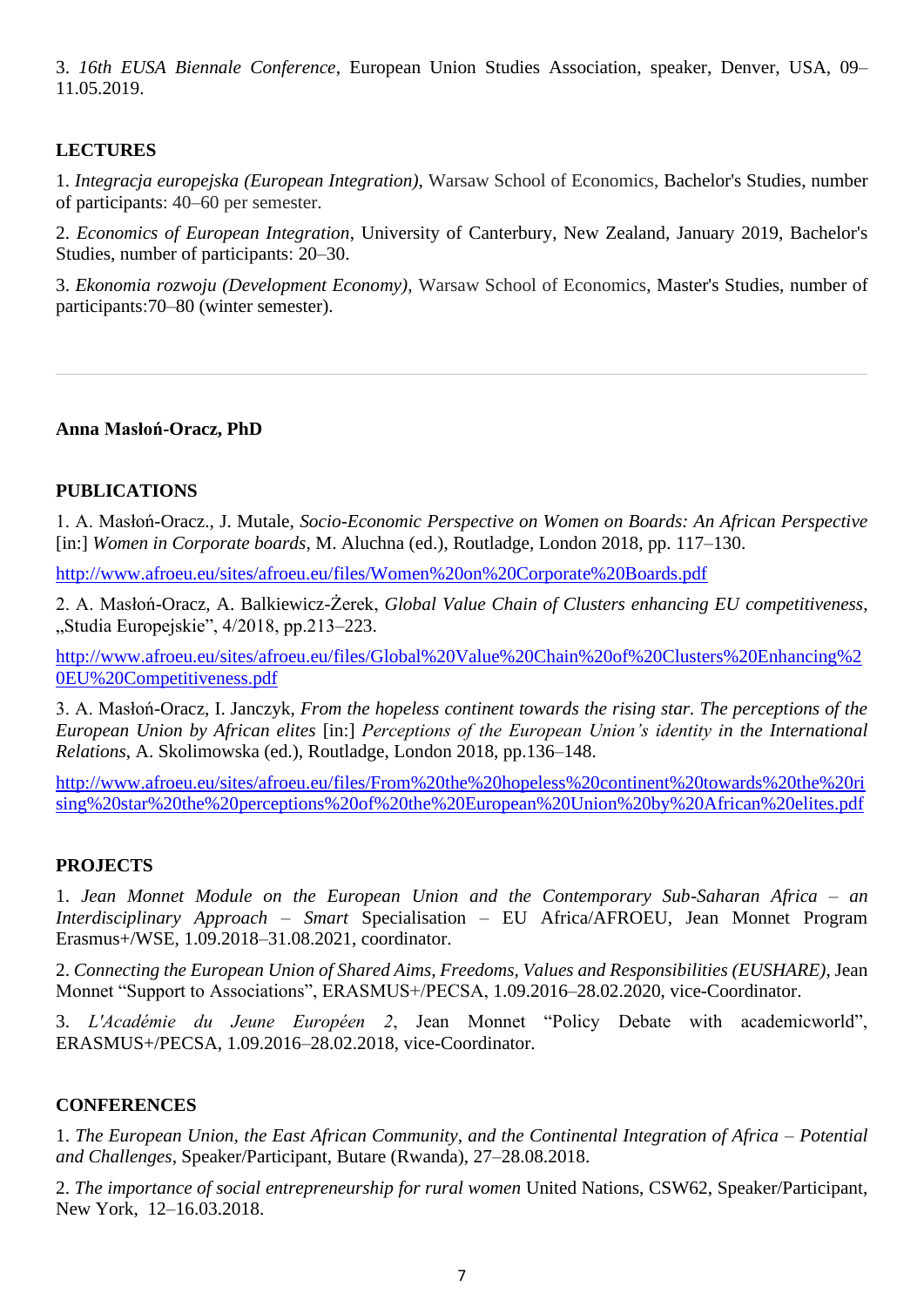3. *Clusters as territorial answer to globalisation of market Global Value Chain of Clusters*, TCI European Conference 2018, Speaker/Participant, Sofia, 18.03.2018.

# **LECTURES**

1. *EU* – *Sub-Saharan Africa Economic Partnership* – *Redefined*, Warsaw School of Economics, Master's Studies, number of participants: 30.

2. *EU* – *Sub-Saharan Africa relations: an interdisciplinary perspective*, Warsaw School of Economics, Bachelor's Studies, number of participants: 30.

3. *Firm Strategies in International Business*, Warsaw School of Economics, Master's Studies, number of participants: 25.

**Marta Pachocka, PhD**

## **PUBLICATIONS**

- 1. M. Pachocka M., D. C. Velez, *Understanding EU Member State cooperation within the asylum regime during the migration and refugee crisis from an IR perspective*, [in:] *Promoting values, stability and economic prosperity in the changing world in the global context. EU facing current challenges, opportunities, crisis and conflicts*, A. Adamczyk, M. Dziembała, A. Kłos, M. Pachocka (eds.), Elipsa, Warsaw 2019, pp. 139-154.
- 2. M. Pachocka, A. Szczerba-Zawada, D. Eerma, *Women on corporate boards in Poland and Estonia in the context of the EU gender equality policy*, [in:] *Women on Corporate Boards. An International Perspective*, M. Aluchna, G. Aras (eds.), Routledge, London 2018, pp. 90–116.
- 3. M. Pachocka, D. Wach, *Migracja a integracja (imigrantów) w Unii Europejskiej – w poszukiwaniu rozwiązania (Migration and integration (of immigrants) in the European Union – in search of a solution)*, [in:] *Unia Europejska. Istota, szanse, wyzwania (European Union. Essence, chances, challenges)*, E. Latoszek, M. Proczek, A. Szczerba-Zawada, A. Masłoń-Oracz, K. Zajączkowski (eds.), Cedewu, Warszawa 2018, pp. 127-160.

## **PROJECTS**

- 1. *Advanced Learning and Inclusive Environment for Higher Education through greater knowledge and understanding of migration*, Jean Monnet "Strategic Partnerships", Erasmus+/PJATK, Aalto University (Finland), Technopolis City of Athens S.A. (Greek), University of the West of Scotland (United Kingdom), Glyndwr University (United Kingdom), SGH Warsaw School of Economics (Poland), 1.09.2016–31.08.2019, project coordinator at SGH: M. Proczek, Associate Professor; Key Staff member, executive.
- 2. *Connecting the European Union of Shared Aims, Freedoms, Values and Responsibilities (EUSHARE)*, Jean Monnet "Support to Associations", Erasmus+/PECSA, 1.09.2016–28.02.2020, project coordinator.
- 3. *Jean Monnet Module on the European Union and the Contemporary International Migration – an Interdisciplinary Approach* – EUMIGRO, Jean Monnet Modules Erasmus+/SGH Warsaw School of Economics, 1.09.2016–31.08.2019, project coordinator.

#### **CONFERENCES**

• A World in Transition. In-between Performative Arts and Migration under The International Festival of *the European Project 'Atlas of Transitions. New Geographies for a Cross-Cultural Europe*, active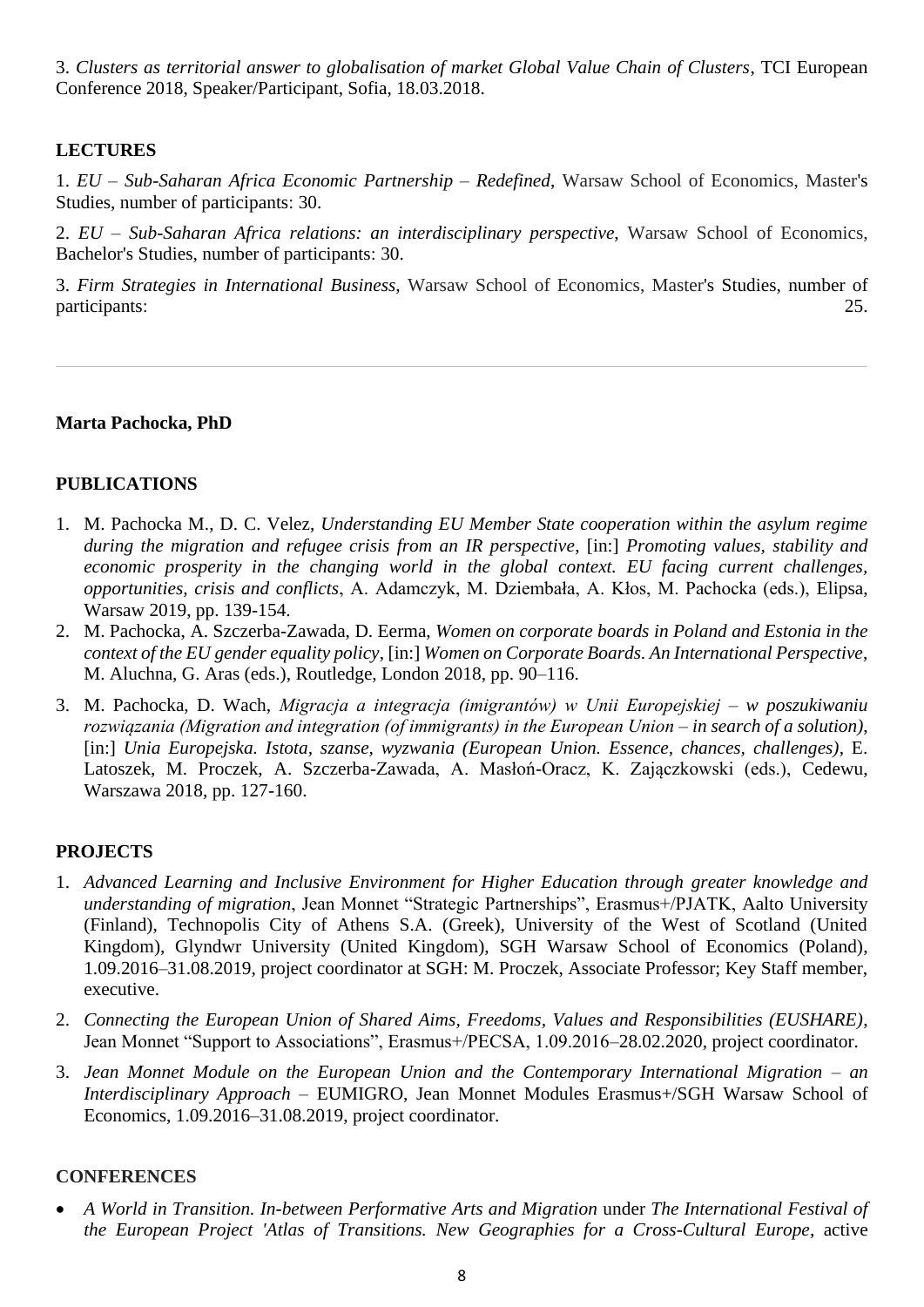participation in an international conference with a paper *The Design Thinking Method in Solving Selected Problems in the Field of Migration and Refugee Studies*, Bologna, 6–7.03.2019.

- *EU Association Agreements with Georgia, Moldova and Ukraine: through Cooperation towards Integration,* active participation in an international conference with a paper *The migrant and refugee crises in the EU: consequences for EaP cooperation*, Tbilisi, 26-27.04.2017.
- *PECSA Roundtable Debate 2019 "Freedom, solidarity, democracy: the EU and its Member States in search for new integration code?"*, conference coordinator – active participation in international conference (incl. closing remarks), Warsaw, 29.05.2019.

## **LECTURES**

1. EUMIGRO courses: *Europe and international migration: an interdisciplinary perspective* & *Immigration situation and immigration policy in the EU member states* (offered in English and Polish), SGH Warsaw School of Economics, Bachelor's Studies, number of participants: 70-125 per academic year.

#### **Magdalena Proczek, Associate Professor**

#### **PUBLICATIONS**

1. M. Proczek, E. Osuch-Rak, *Zrównoważony rozwój w działalności UE – na przykładzie realizacji i monitorowania środowiskowych priorytetów Strategii Zrównoważonego Rozwoju* (*Sustainable development in EU activities – on the example of implementation and monitoring of environmental priorities of the Sustainable Development Strategy*), "Studia et Ecologiae et Bioethicae", No. 14(2016)3, pp. 193*–*222.

[http://seib.uksw.edu.pl/sites/default/files/SEeB\\_14\\_3.pdf](http://seib.uksw.edu.pl/sites/default/files/SEeB_14_3.pdf)

2. M. Proczek, R. Michałkiewicz, *Pozycja dominująca w UE a jej nadużywanie ze szczególnym uwzględnieniem spółek prawa brytyjskiego* (*Dominant position in the EU and its abuse, with particular emphasis on British law companies*), "Studia Europejskie", No. 1(85)/2018, pp. 141–157.

[https://www.ce.uw.edu.pl/pliki/pw/1-2018\\_Proczek.pdf](https://www.ce.uw.edu.pl/pliki/pw/1-2018_Proczek.pdf)

3. M. Proczek, *The Eastern Caribbean Currency Union versus the optimal monetary area*, [in:] *Proceedings of 4th International Conference on European Integration 2018*, Ostrava 2018, pp. 1216–1224.

[https://is.muni.cz/repo/1418488/ICEI-2018\\_Proceedings.pdf](https://is.muni.cz/repo/1418488/ICEI-2018_Proceedings.pdf)

#### **PROJECTS**

1. *L'Académie du Jeune Européen 2*, Jean Monnet "Policy Debate with academic world", ERASMUS+/PECSA, WSE, 1.09.2016–28.02.2018, project's coordinator A. Szczerba-Zawada PhD, executive.

2. *Connecting the European Union of Shared Aims, Freedoms, Values and Responsibilities (EUSHARE)*, Jean Monnet "Support to Associations", ERASMUS+/PECSA, 1.09.2016–28.02.2020, project's coordinator M. Pachocka PhD, executive.

3. *Advanced Learning and Inclusive Environment for Higher Education through greater knowledge and understanding of migration*, Jean Monnet "Strategic Partnerships", ERASMUS+/PJATK, Aalto Univeristy (Finland), Technopolis City of Athens S.A. (Greek), University of the West of Scotland (United Kingdom), Glyndwr University (United Kingdom), SGH Warsaw School of Economics (Poland), 1.09.2016–31.08.2019, project's coordinator and executive.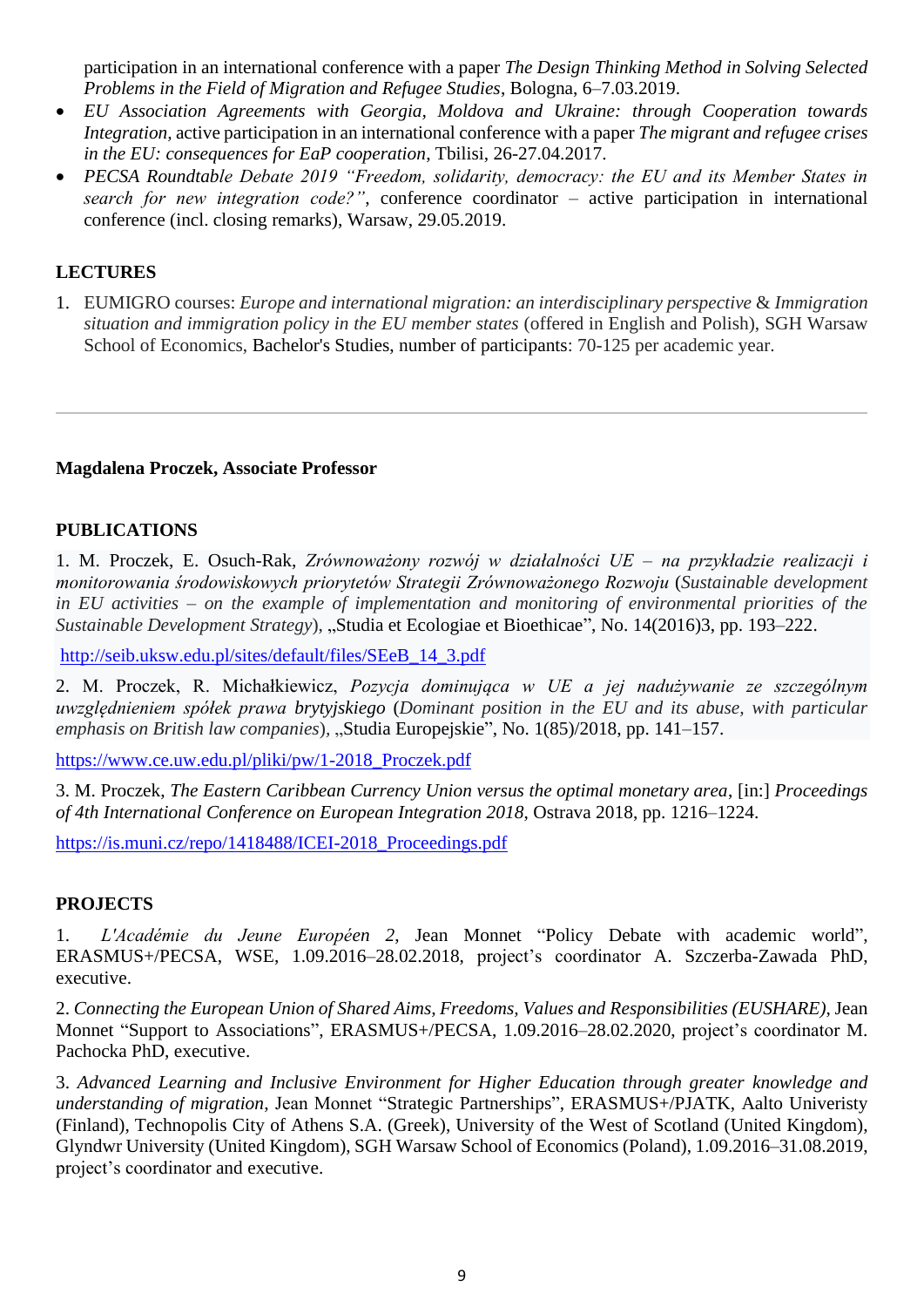#### **CONFERENCES**

1. *Summer Camp ALIEN project in Athens*, substantive project meetings, participation and speech in discussion panels *–* workshops on the economic and demographic aspects of migration and integration, presentation of the results of workshops in Warsaw, which took place at the Warsaw School of Economics in January 2016, discussion of further work within the consortium, including contributions WSE in so-called hard products (online module, repository), Athens, 29.06–11.07.2017.

2. *International Conference on European Integration 2018*, participation in an international conference with a paper, followed by its publication: *The Eastern Caribbean Currency Union versus the optimal monetary area,* Ostrava, 17–18.05.2018.

3. *A World in Transition. In-between Performative Arts and Migration* under *The International Festival of the European Project 'Atlas of Transitions. New Geographies for a Cross-Cultural Europe*, participation in an international conference with a paper, followed by its publication: *The Design Thinking Method in Solving Selected Problems in the Field of Migration and Refugee Studies*, Bologna, 6–9.0.2019.

## **LECTURES**

1. *International Finance*, Warsaw School of Economics, Bachelor's Studies, number of participants: 60–80 per semester.

2. *Currency Integration*, Warsaw School of Economics. Bachelor's Studies, number of participants: 20–30 per semester.

3. *Introduction to EU Policies*, Centre for Europe, University of Warsaw, Bachelor's Studies, number of participants: 70–80 (summer semester).

## **Aleksandra Szczerba-Zawada, PhD**

#### **PUBLICATIONS**

1. A. Szczerba-Zawada, *Protection of human rights in the European Union* [in:] *The European Union: the essence, opportunities and challenges*, E. Latoszek, M. Proczek, A. Szczerba-Zawada, A. Masłoń-Oracz, K. Zajączkowski (eds.), Warsaw 2018, pp. 109–126.

[http://pecsa.edu.pl/sites/default/files/docs/AME2\\_ksiazka.pdf](http://pecsa.edu.pl/sites/default/files/docs/AME2_ksiazka.pdf)

2. M. Pachocka, A. Szczerba-Zawada, D. Eerma, *Women on corporate boards in Poland and Estonia in the context of the EU gender equality policy* [in:] *Women on Corporate Boards. An International Perspective*, M. Aluchna, G. Aras (eds.), London 2018, pp. 90–116.

3. A. Szczerba-Zawada, *Gender Stereotypes and EU Antidiscrimination Case Law* – *(fighting) a Hidden Threat to the EU Value of Equality?*, "Studies in European Affairs", No. 4/2018, pp. 225–234.

<http://cejsh.icm.edu.pl/cejsh/element/bwmeta1.element.desklight-167bacf3-a78e-42a5-bd9e-5e37f13a22a9>

## **PROJECTS**

1. *Inclusive Society Building Through EU Studies: Human Rights Protection in the European Union (EUIncSo)*, Jean Monnet Module, Erasmus+/Jacob of Paradies University in Gorzów Wielkopolski, 01.09.2016–31.08.2019, project coordinator.

2. *L'Académie du JeuneEuropéen 2*, Jean Monnet Project, Erasmus+/PECSA, 01.09.2016–31.08.2018, project coordinator.